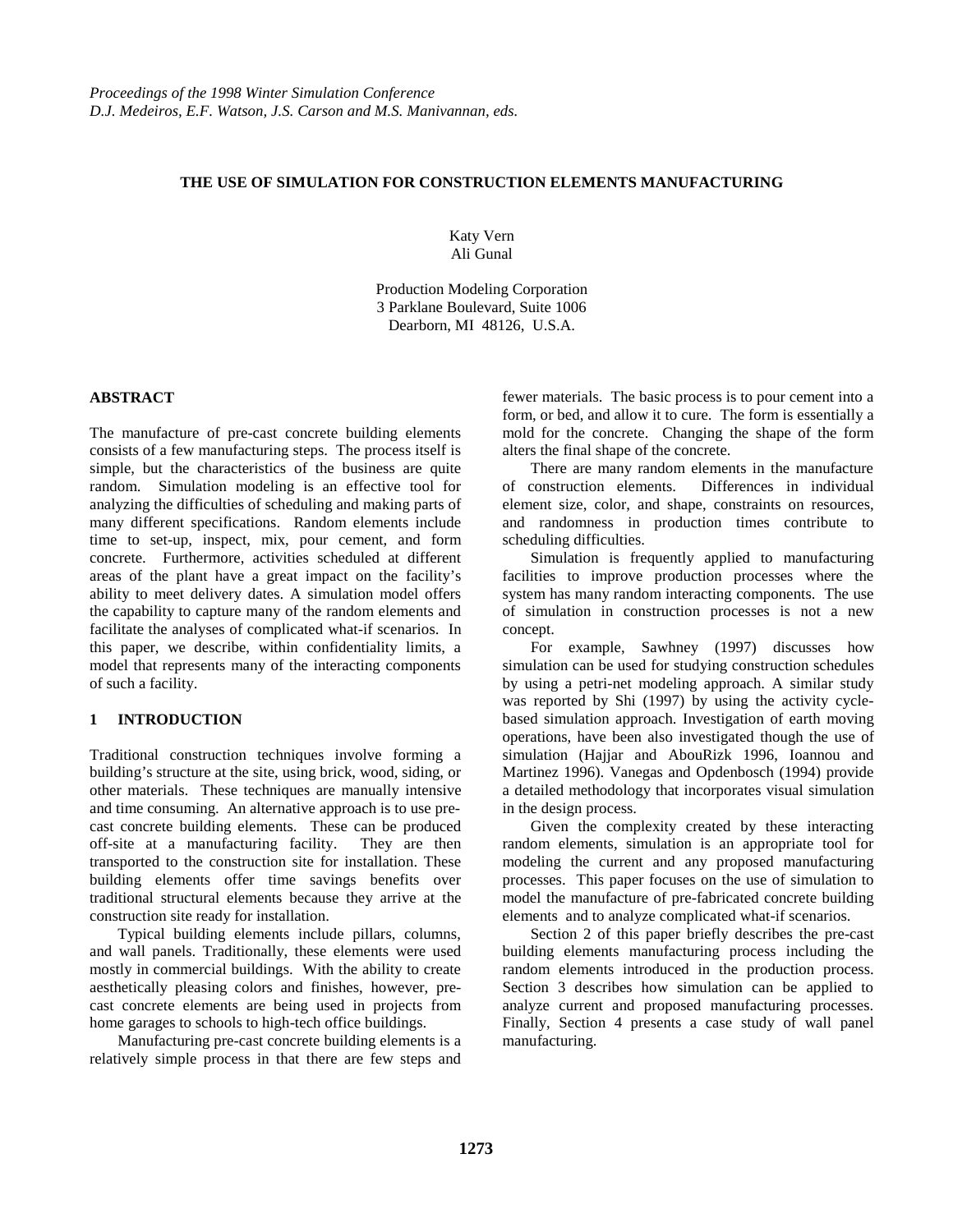### **2 PRE-CAST BUILDING ELEMENTS MANUFACTURING PROCESS**

Manufacture of pre-fabricated concrete building elements is essentially performed in a job shop environment. That is, each element produced may be very different from all other elements. The manufacture of pre-fabricated concrete elements differs somewhat from the traditional job shop problem, however. In the traditional job shop, parts are processed by different machines. In the pre-cast job shop, however, parts are processed by the same machine (form). In essence, the "machine" has a significant set-up time required to create multiple unique parts. The parts are then batch processed through a "curing operation."

The basic steps to pre-fabricated construction element manufacturing include the following:

- 1. Form construction. This may include placing wooden frames for architectural openings inside the form. It may also include installing wooden bulkheads to create elements of different lengths.
- 2. Set-up.
- 3. Pull and stress supporting cables (rebar).
- 4. Pour cement.
- 5. Lay down insulation (optional).
- 6. Pull and stress supporting cables for second layer of concrete (if insulation installed).
- 7. Pour second layer of concrete (if insulation installed).
- 8. Cure.
- 9. Strip (remove element from form). This may include sawing through the concrete to create elements of varying lengths, if wooden bulkheads were not used prior to pouring concrete.
- 10. Apply finish.

Each of these steps introduces some variability into the manufacturing process. Perhaps most significant source of variation, however, is customer choice. Each customer may request pre-cast elements of different sizes with different patterns of openings, different finishes, and different colors. Further, the element's intended use impacts the depth of concrete poured as well as the number of supporting cables used. A pillar for a parking structure may need to be significantly stronger than that for a home garage wall.

This variability creates difficulties in scheduling. The time to set-up an element with many architectural features takes significantly longer than a plain unit. This must be carefully managed to maintain production. A form requiring many complex pieces and few simple ones may take so long to set-up that the concrete pour is delayed. This in turn delays the time when the building elements can be removed from the form, possibly delaying the next pour operation. Thus, each day an effort is made to balance complex pieces with simple ones so that the complex pieces are distributed over a number of production days.

In addition to the issue of the complexity of a piece, the length of the forms drives decisions. Because it takes 10 – 16 hours to cure, regardless of the lineal feet of concrete poured, efforts are made to "fill-out" a bed each day. This may result in pieces being made before they are ready for installation at the construction site. These pieces are then stored in a construction yard where they are subject to damage. In addition, inefficiencies are introduced in the form of double handling of pieces.

Figure 1 displays the general flow of material in this type of manufacturing operation.



Figure 1. General flow of material pre-cast construction elements manufacturing.

# **3 BENEFITS OF SIMULATION**

Construction elements manufacturing requires skilled manual labor to meet unique customer requirements for individual elements. Now, advances in automation, engineering processes, and production scheduling techniques have created opportunities to re-examine the process. Advanced solutions may improve the productivity; they may also require substantial capital investment. Simulation provides a tool to measure the benefits of implementing a productivity solution before investing in it. It also enables analysis of multiple types of automation and the accompanying changes in facility layout. Furthermore, simulation sometimes is the only appropriate tool for modeling complex systems with many interacting random elements. Often, spreadsheets can be used to analyze deterministic elements in a process. For example, calculating the gain in productivity from reducing cure time by one hour is relatively simple. When systems become too large or complex, however, they are difficult to analyze in this manner.

By using simulation, designers can see the impact of a change on an entire system, rather than on just one element. In complex systems with many interrelated elements, a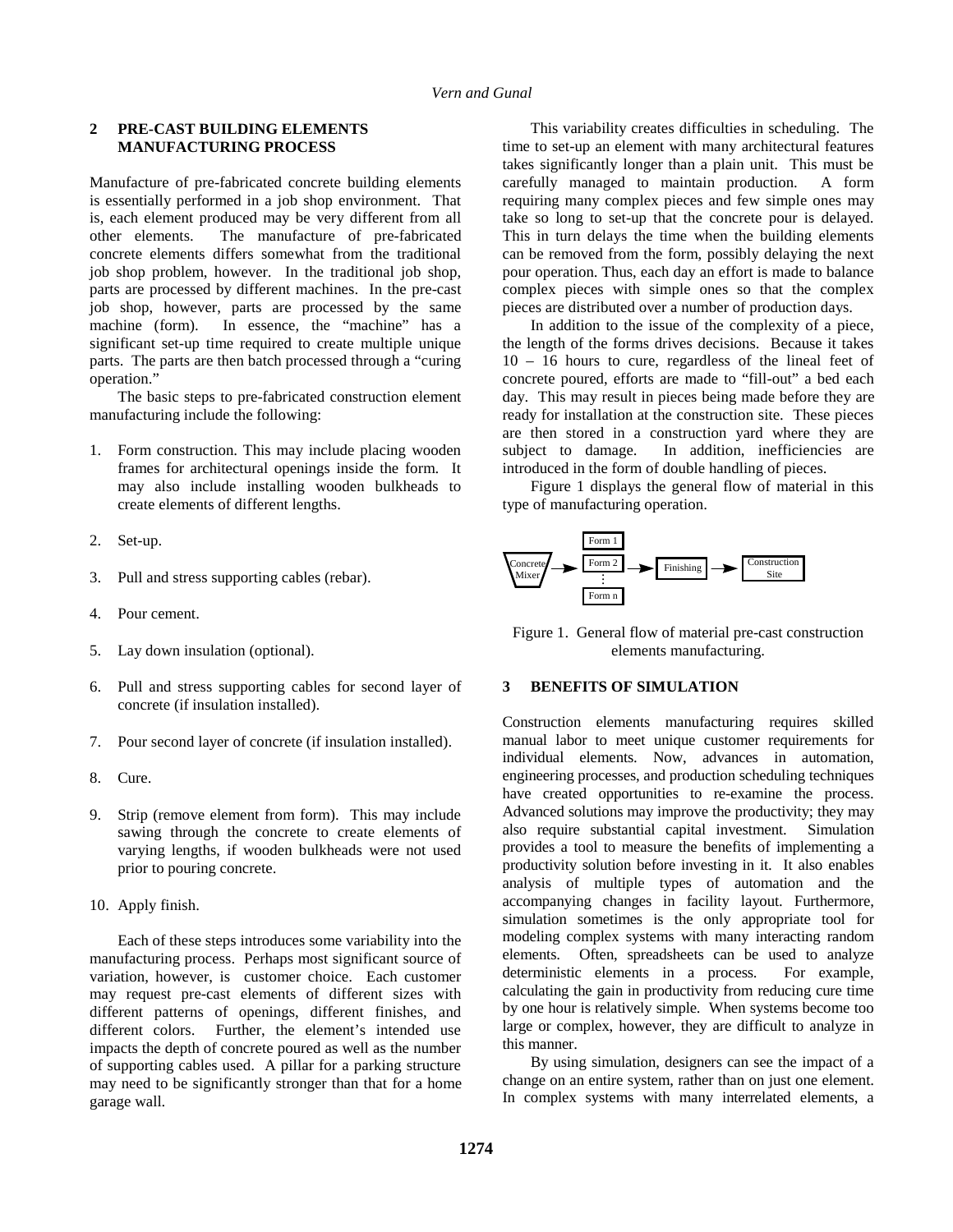change in one process may have unexpected consequences on another process. For example, reducing concrete cure time may result in longer waiting times for constrained resources such as cranes or yard trucks. By simulating complex processes, systems designers can see the impact of changes made before implementing them. This in turn can save money on costly automation.

Simulation can benefit manufacture of pre-cast concrete building elements by allowing the analysis of the following variables:

- 1. Most efficient form length
- 2. Alternative scheduling strategies. For example, the strategy of manufacturing pieces in the site construction order versus maximizing the use of forms.
- 3. Alternative crew scheduling
- 4. Impact on productivity by automating all or part of the production process
- 5. Labor distribution, layout, and material flow for an alternative process
- 6. Resource utilization (labor, yard trucks, cranes, etc.)

# **4 CASE STUDY**

A construction elements manufacturer has a plant with several shops for different types of products. While some of the activities (e.g., preparing the cement, providing wood and metal fixtures) are performed by central shops, each production shop makes only certain types of products. This study started with the modeling of just one shop where some of the high-volume, high-cost building elements are manufactured.

One immediate use of this model is in investigating alternative production processes involving different levels of automation. Another issue that may be aided by simulation is the use of alternative scheduling strategies. Ideally, pieces would be manufactured just-in-time for production sites. This would reduce inventory holding costs and minimize the potential for pieces to be damaged while sitting in the storage yard or being double-handled. However, this strategy could result in few forms being filled out each day. Consequently, fewer pieces would be made and delivery dates would ultimately be missed.

A final issue is that of crew scheduling; planning the start and stop times for each crew at each operation for each one of the forms is a task that can benefit from analyzing the long-term behavior of the processes. This task is complicated by the fact that there is a high level of absenteeism among the shop workers. When one or more of the crew members are absent, the operations still continue

but at a slower pace, sometimes resulting in canceled pouring operations. By working set-up and stripping crews on all shifts, there would never be a missed pour. More skilled labor would be required, however, to be able to accomplish both major tasks at all times.

Consequently, the objectives of the study were to investigate the following:

- 1. Alternative production methods with varying degrees of automation.
- 2. Alternative scheduling strategies. For example, the strategy of manufacturing pieces in the site construction order versus maximizing the use of forms.
- 3. Alternative crew scheduling (e.g., working stripping crews on both shifts).

Another objective of the study was to create a model with sufficient animation to facilitate a visual communication tool in analyzing the system.

#### **4.1 System Description**

The manufacturing activity actually begins when the production drawings are created. Each afternoon, production personnel examine available production drawings and develop a pouring strategy for the next day. The strategy is influenced by many factors. Amongst others, these include the required site delivery date, the need to fill out a form, and production piece complexity.

Two goals drive the push to fill out a form. One is the desire to avoid wasting materials. Cables (rebar) must be pulled across the form, regardless of the lineal feet of wall panels produced. Thus, if cement is poured in only half of a form, the other half of cables are wasted, along with the time spent to pull and stress them. A second push comes from the demand for the products. To meet demand, the facility, as currently designed, must operate at near capacity. Thus, unfilled forms may result in missed delivery dates. In addition to attempting to completely fill a form, production personnel must balance piece complexity. The general layout of the manufacturing facility is displayed in Figure 2.



Figure 2. General layout of the manufacturing facility (not to scale).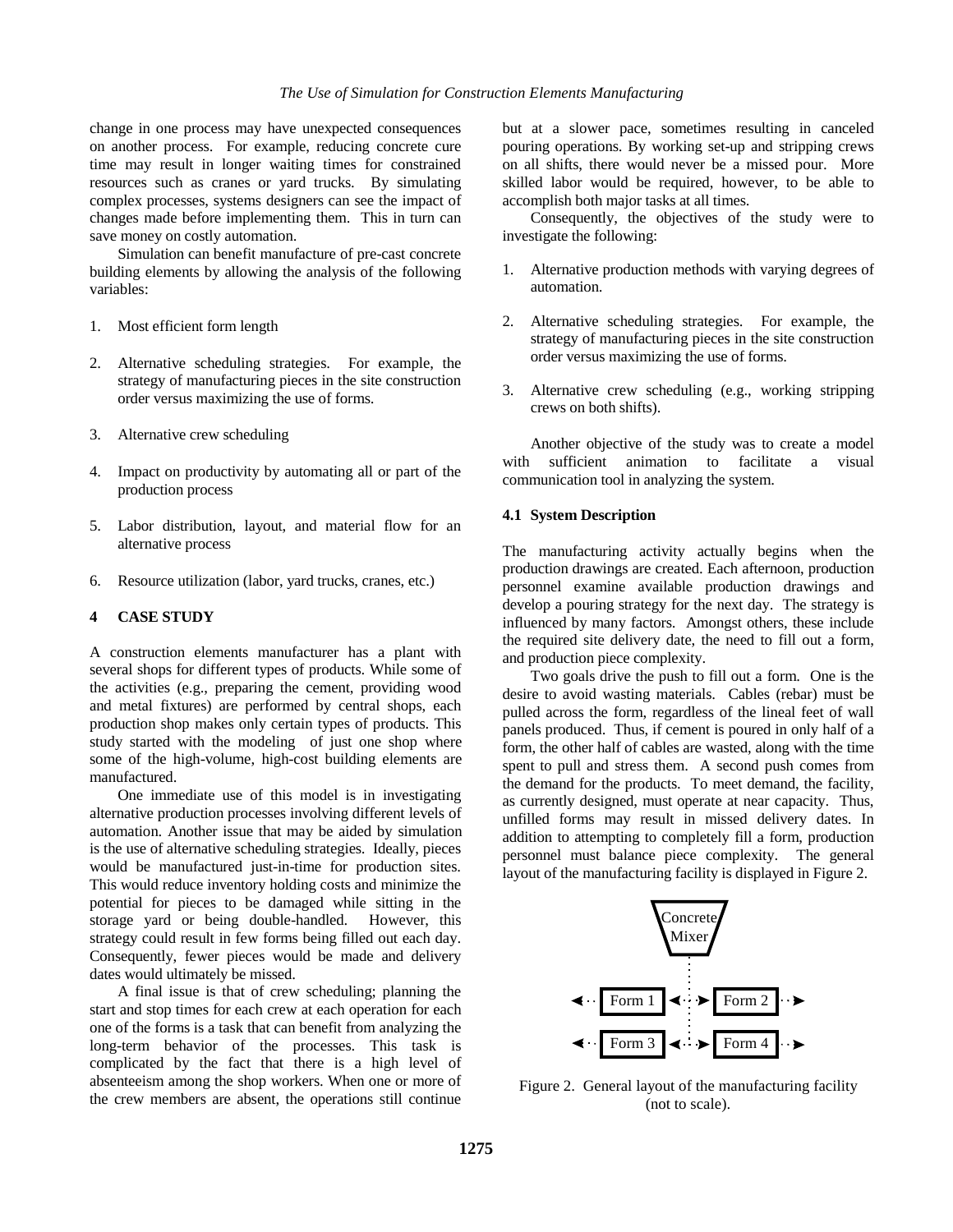Four basic types products exist. Certain types of products are always routed to one of the forms. Each day, Forms 1 and 2 are set-up, poured, and stripped. Space constraints dictate that Forms 3 and 4 are set-up, poured, and stripped on alternating days. The table below outlines the differences between the forms.

Table 1. Form differences

| Forms 1 and 2            | Forms 3 and 4            |
|--------------------------|--------------------------|
| Types 1 and 2            | Types 3 and 4            |
| $10 - 12$ hour cure time | $14 - 16$ hour cure time |
| Elements are separated   | Elements are created by  |
| wooden bulkheads         | sawing concrete          |
|                          | different lengths        |

Production crews start at staggered times in the morning. During the first two hours, all personnel devote themselves to setting up Form 1. After that, some personnel leave Form 1 to begin setting up Form 2. They are joined by crew members who start at a later time. Production crews work until the concrete is poured. Thus, their workday varies in length. Because the concrete takes so long to cure, stripping crews do not start work until late night.

#### **4.2 The Model**

A model of the manufacturing system was developed using the ProModel simulation software. There were several challenges in conceptualizing the model. First of all, this facility shares the support of certain central processes with other facilities on the same site. Consequently, any delays in those supporting activities create a chain-reacting series of delays within this facility. Those external delays include time spent waiting for materials, quality control inspectors, and resources such as yard trucks. Therefore, there was a need for adequately and realistically representing the delays due those external factors. Following a brainstorming session, the project team decided to represent these delays as random durations in the current model. This approach, however, required some data collection efforts for characterizing the distribution of such delays.

The delays due to the operations within the facility included crane downtime, crew absenteeism, and concrete cure time. The team developed a simple form to collect data on these delays. In addition, production data was collected over a period of time. In this way, variation in production time included the impact of crew absenteeism.

Another modeling challenge was capturing the variety of the elements that can be poured to each form. This problem was overcome by analyzing the data from the central data processing system. There were sufficient data to characterize the distributions of the number of elements made in each from in each day for the past several years. The data also supported the analyses of the distributions of the total length and the amount of concrete poured to each form. By using such data, the model also captured the essence of the scheduling decisions made prior to setting up each form.

The following were measures of system performance:

- Number of wall panels completed on a daily basis for each form and total daily over all forms
- The total length of panels completed on a daily basis for each form and total daily over all forms
- The percent of time spent on internal delays
- The percent of time spent on external delays

Data from the previous year's production fed the input parameters for the baseline model data. This data was used to develop empirical distributions. The inputs to the simulation model were contained in an Excel Spreadsheet and read by the model. These included the following:

- The empirical distributions of the number of each type of product made in each form daily
- The empirical distribution of the total length of the elements made in each form daily
- The distribution of cure times for each form

# **5 RESULTS AND CONCLUSIONS**

The model was used making analyses on several different scenarios of production methods. In one case, the impact of improving concrete deliveries to the forms was studied. In one scenario the system was modeled as it existed, in second scenario, assumptions were made on the delivery performance of an improved system.

Simulations over a year of production showed that if the delivery performance were improved as suggested in second scenario, the plant would be able make roughly 400 more wall panels on an annual basis. This difference corresponded to an improvement over 9% in annual throughput. This is achieved by restructuring the facilities and production process to reduce external delays attributed to time waiting on materials. This translates into a savings of approximately \$119,000 per year in terms of production costs.

Although a construction elements plant utilizes some processes that could be viewed as different from traditional manufacturing processes, the nature of the production operation is similar. The underlying concepts of planning products and making them are the same. Such similarities make it possible to apply the same principles of designing and running a manufacturing facility. Simulation proves to